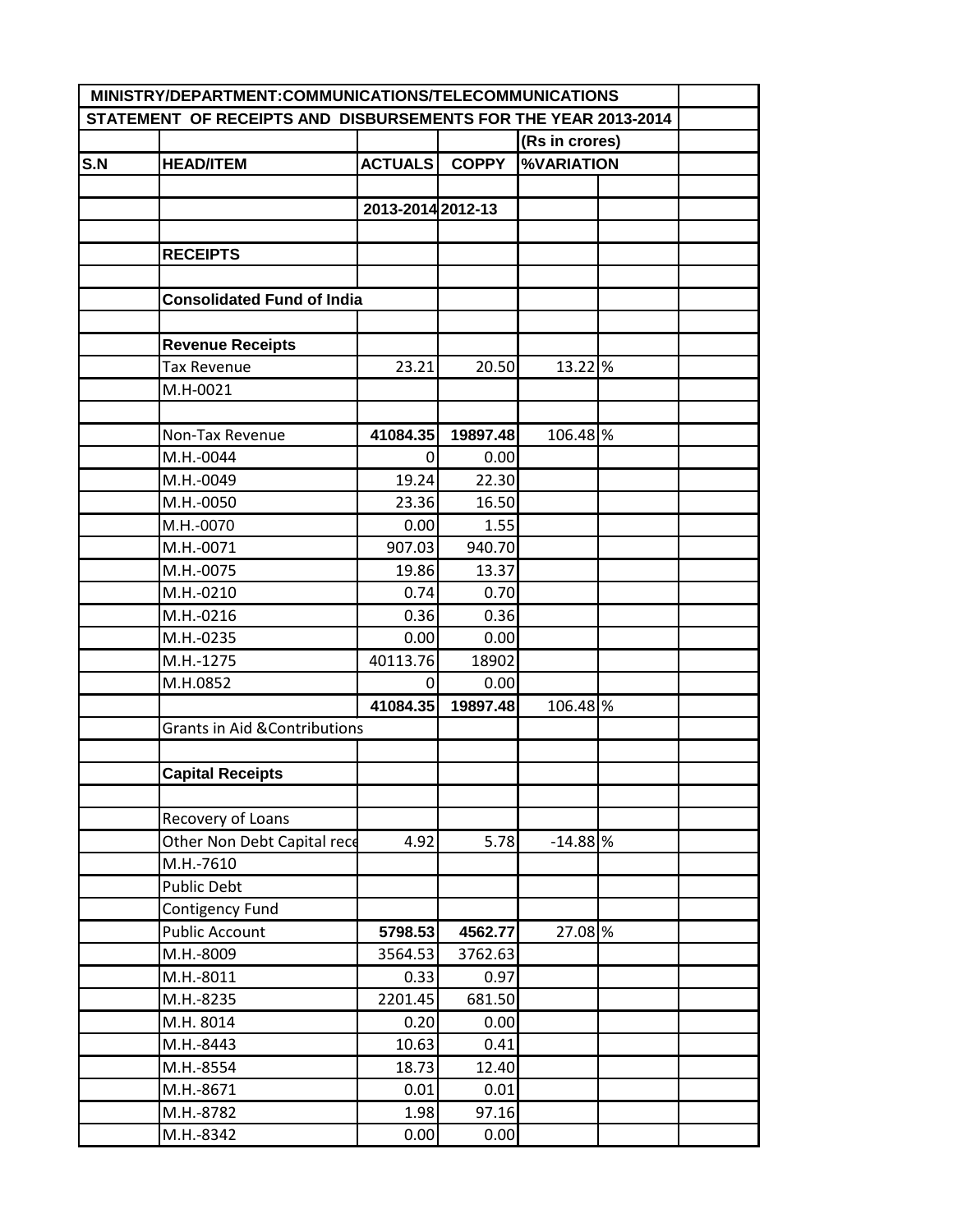|   | M.H.8447                          | 0.67     | 7.69     |                     |  |
|---|-----------------------------------|----------|----------|---------------------|--|
|   | <b>Total Public Account</b>       | 5798.53  | 4562.77  | 27.08 %             |  |
| A | <b>Total Receipts</b>             | 46911.01 | 24486.53 |                     |  |
|   |                                   |          |          |                     |  |
|   | <b>Disbursements</b>              |          |          |                     |  |
|   | <b>Consolidated Fund of India</b> |          |          |                     |  |
|   |                                   |          |          |                     |  |
|   | Revenue Expenditure               |          |          |                     |  |
|   | Plan                              |          |          |                     |  |
|   | M.H.-3275                         | 2191.28  | 650.56   |                     |  |
|   | M.H.-3451                         | 224.25   | 150.00   |                     |  |
|   | M.H-3455                          |          | 1.73     |                     |  |
|   | <b>Total Plan</b>                 | 2415.53  | 802.29   | 201.08 %            |  |
|   | Non-Plan                          |          |          |                     |  |
|   | M.H.-3275                         | 110.85   | 236.65   |                     |  |
|   | M.H.-3451                         | 268.72   | 249.80   |                     |  |
|   | M.H.-2071                         | 5691.23  | 5698.87  |                     |  |
|   | M.H.-2235                         | 4.29     | 3.73     |                     |  |
|   | M.H.-2049                         | 616.95   | 748.97   |                     |  |
|   |                                   | 0.00     | 0.00     |                     |  |
|   | M.H- 3451 (Charged)               | $\Omega$ | 87.64    |                     |  |
|   |                                   | 6692.04  | 7025.66  | $-4.75$ %           |  |
|   |                                   |          |          |                     |  |
|   |                                   |          |          |                     |  |
|   | Capital Expenditure               |          |          |                     |  |
|   | Plan - 5275                       | 215.35   | 1523.43  |                     |  |
|   | 4859                              | 0.00     | 60.00    |                     |  |
|   | Non-Plan                          | 0.00     | 0.00     |                     |  |
|   |                                   |          |          |                     |  |
|   |                                   | 215.35   | 1583.43  | $-86.40\frac{9}{6}$ |  |
|   | Loans and advances                |          |          |                     |  |
|   | Plan                              |          |          |                     |  |
|   | Non-Plan                          | 0.71     | 0.75     | $-5.33$ %           |  |
|   | M.H.7610                          |          |          |                     |  |
|   | Contingency Fund                  |          |          |                     |  |
|   | <b>Public Account</b>             |          |          |                     |  |
|   |                                   | 5563.74  | 4021.40  |                     |  |
|   | M.H.-8009                         | 3354.50  | 3290.84  |                     |  |
|   | M.H.-8011                         | 1.34     | 1.48     |                     |  |
|   | M.H.-8235                         | 2184.45  | 674.76   |                     |  |
|   | M.H.-8443                         | 0.13     | 0.23     |                     |  |
|   | M.H.-8447                         | 0.31     | 6.30     |                     |  |
|   | M.H.-8554                         | 19.69    | 10.53    |                     |  |
|   | M.H.-8671                         | 0.01     | 0.01     |                     |  |
|   | M.H.-8782                         | 3.31     | 37.25    |                     |  |
|   | 0.00 Total Public Account         | 5563.74  | 4021.40  | 38.35 %             |  |
| B | <b>Total Disbursements</b>        | 14672.02 | 11850.10 | 23.81 %             |  |